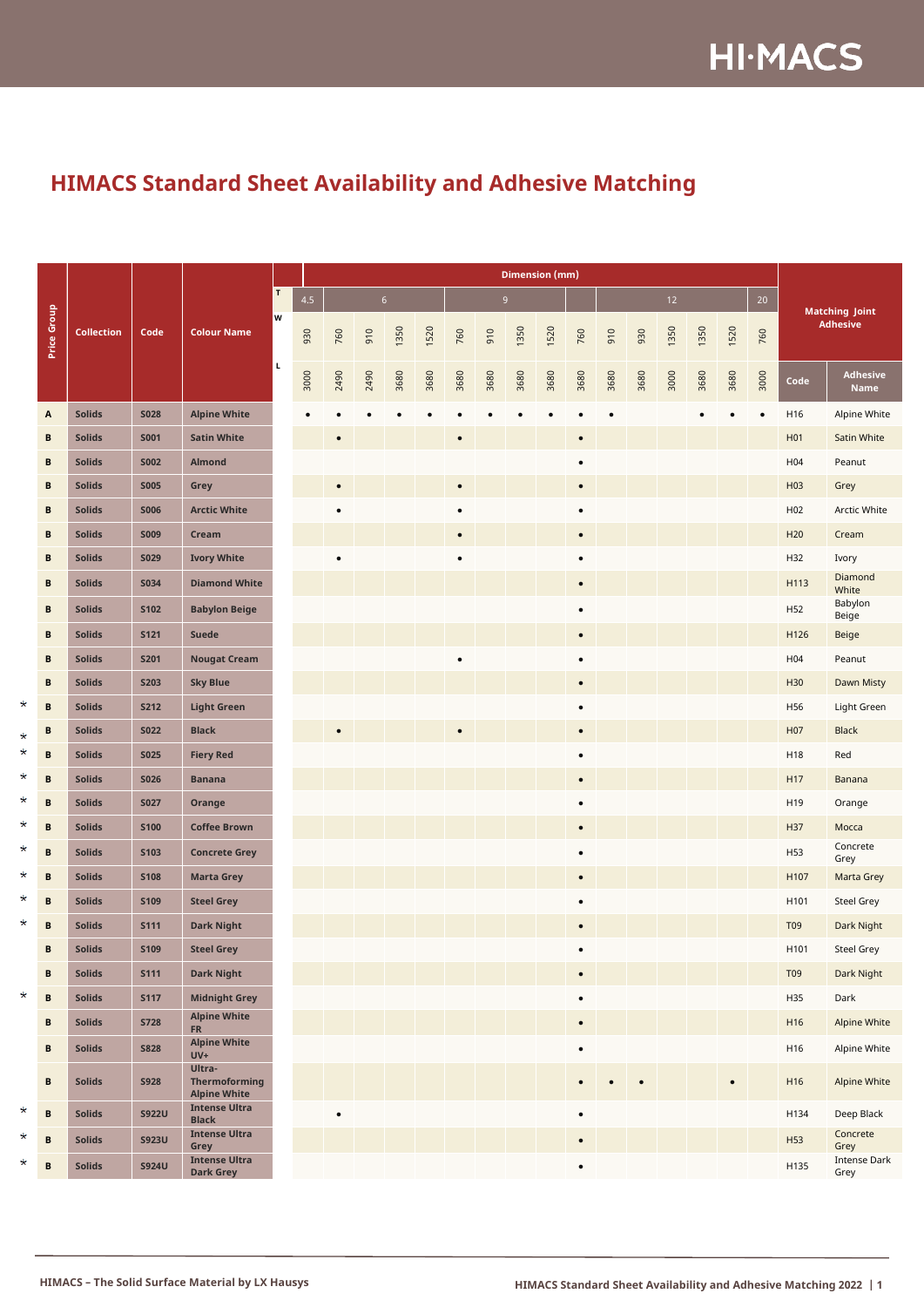# **HI-MACS**

| 4.5<br>930<br>760<br>910 |
|--------------------------|
|                          |
|                          |
| 3000<br>2490<br>2490     |
| $\bullet$                |
|                          |
|                          |
|                          |
|                          |
|                          |
|                          |
|                          |
|                          |
|                          |
|                          |
|                          |
|                          |
|                          |
|                          |
|                          |
|                          |
|                          |
|                          |
|                          |
|                          |
|                          |
|                          |
|                          |
|                          |
|                          |
|                          |
|                          |
|                          |
|                          |
|                          |
|                          |
|                          |
| $\bullet$                |
|                          |
|                          |
|                          |
|                          |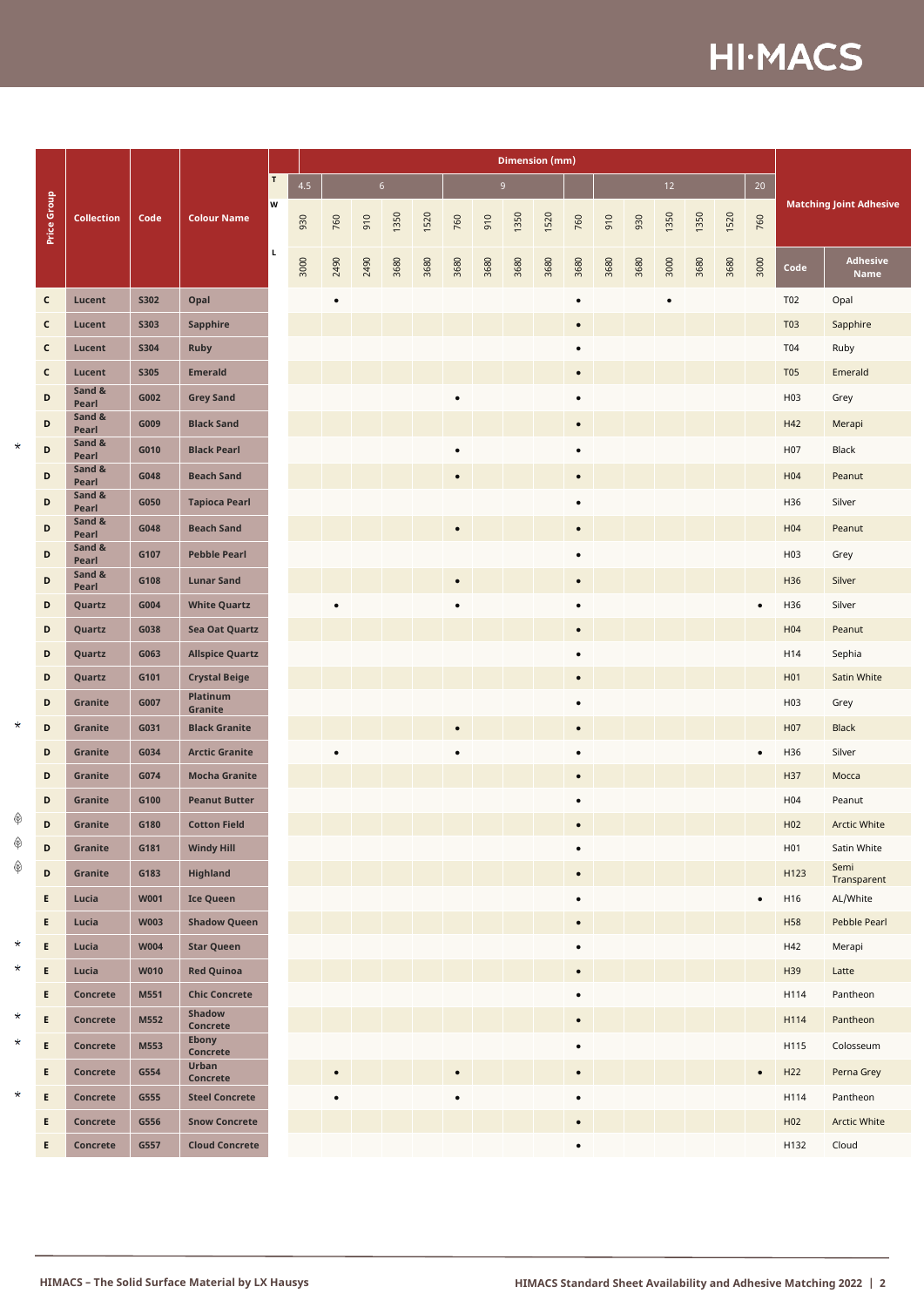## **HI-MACS**

| <b>Price Group</b><br><b>Collection</b><br>E<br><b>Terrazzo</b><br>E<br><b>Terrazzo</b><br>E.<br><b>Strato</b><br>E<br><b>Strato</b><br>$\star$<br>E<br><b>Strato</b><br>E.<br><b>Marmo</b><br>Е<br><b>Marmo</b><br>Е<br><b>Marmo</b><br>E<br><b>Marmo</b><br>Е<br><b>Marmo</b><br>Е<br><b>Marmo</b><br>E<br><b>Marmo</b><br>Е<br><b>Marmo</b><br>Е<br><b>Marmo</b><br>E<br><b>Marmo</b><br>Е<br><b>Marmo</b> | Code<br>Q001<br>Q002<br>Z001<br>Z003<br>Z005<br>M201<br>M427<br>M428<br>M501<br>M601<br>M603<br>M605<br>M606<br><b>M608</b> | <b>Colour Name</b><br><b>Terrazzo</b><br><b>Classico</b><br><b>Terrazzo Grigio</b><br><b>Strato Cloud</b><br><b>Strato Wind</b><br><b>Strato Slate</b><br>Terni<br><b>Bellizzi</b><br>Ispani<br>Edessa<br><b>Aurora Torano</b><br>Pavia<br>Sanremo | T.<br>W<br>L | 4.5<br>930<br>3000 | 760<br>2490 | $6\phantom{.}6$<br>910<br>2490 | 1350<br>3680 | 1520<br>3680 | 760<br>3680 | 9<br>910<br>3680 | 1350<br>3680 | 1520<br>3680 | 760<br>3680<br>$\bullet$ | 910<br>3680 | 930<br>3680 | 12<br>1350<br>3000 | 1350<br>3680 | 1520<br>3680 | 20 <sub>2</sub><br>760<br>3000 | Code<br>H32<br>H109 | <b>Matching Joint Adhesive</b><br><b>Adhesive</b><br><b>Name</b><br>Ivory<br>Mud Grey |
|---------------------------------------------------------------------------------------------------------------------------------------------------------------------------------------------------------------------------------------------------------------------------------------------------------------------------------------------------------------------------------------------------------------|-----------------------------------------------------------------------------------------------------------------------------|----------------------------------------------------------------------------------------------------------------------------------------------------------------------------------------------------------------------------------------------------|--------------|--------------------|-------------|--------------------------------|--------------|--------------|-------------|------------------|--------------|--------------|--------------------------|-------------|-------------|--------------------|--------------|--------------|--------------------------------|---------------------|---------------------------------------------------------------------------------------|
|                                                                                                                                                                                                                                                                                                                                                                                                               |                                                                                                                             |                                                                                                                                                                                                                                                    |              |                    |             |                                |              |              |             |                  |              |              |                          |             |             |                    |              |              |                                |                     |                                                                                       |
|                                                                                                                                                                                                                                                                                                                                                                                                               |                                                                                                                             |                                                                                                                                                                                                                                                    |              |                    |             |                                |              |              |             |                  |              |              |                          |             |             |                    |              |              |                                |                     |                                                                                       |
|                                                                                                                                                                                                                                                                                                                                                                                                               |                                                                                                                             |                                                                                                                                                                                                                                                    |              |                    |             |                                |              |              |             |                  |              |              |                          |             |             |                    |              |              |                                |                     |                                                                                       |
|                                                                                                                                                                                                                                                                                                                                                                                                               |                                                                                                                             |                                                                                                                                                                                                                                                    |              |                    |             |                                |              |              |             |                  |              |              |                          |             |             |                    |              |              |                                |                     |                                                                                       |
|                                                                                                                                                                                                                                                                                                                                                                                                               |                                                                                                                             |                                                                                                                                                                                                                                                    |              |                    |             |                                |              |              |             |                  |              |              |                          |             |             |                    |              |              |                                |                     |                                                                                       |
|                                                                                                                                                                                                                                                                                                                                                                                                               |                                                                                                                             |                                                                                                                                                                                                                                                    |              |                    |             |                                |              |              |             |                  |              |              | $\bullet$                |             |             |                    |              |              |                                | H36                 | Silver                                                                                |
|                                                                                                                                                                                                                                                                                                                                                                                                               |                                                                                                                             |                                                                                                                                                                                                                                                    |              |                    |             |                                |              |              |             |                  |              |              | $\bullet$                |             |             |                    |              |              |                                | H16                 | Alpine White                                                                          |
|                                                                                                                                                                                                                                                                                                                                                                                                               |                                                                                                                             |                                                                                                                                                                                                                                                    |              |                    |             |                                |              |              |             |                  |              |              | $\bullet$                |             |             |                    |              |              |                                | H <sub>22</sub>     | Pearl Grey                                                                            |
|                                                                                                                                                                                                                                                                                                                                                                                                               |                                                                                                                             |                                                                                                                                                                                                                                                    |              |                    |             |                                |              |              |             |                  |              |              |                          |             |             |                    |              |              |                                | H <sub>68</sub>     | Terni                                                                                 |
|                                                                                                                                                                                                                                                                                                                                                                                                               |                                                                                                                             |                                                                                                                                                                                                                                                    |              |                    |             |                                |              |              |             |                  |              |              | ٠                        |             |             |                    |              |              |                                | H <sub>0</sub> 1    | Satin White                                                                           |
|                                                                                                                                                                                                                                                                                                                                                                                                               |                                                                                                                             |                                                                                                                                                                                                                                                    |              |                    |             |                                |              |              |             |                  |              |              |                          |             |             |                    |              |              |                                | H36                 | Silver                                                                                |
|                                                                                                                                                                                                                                                                                                                                                                                                               |                                                                                                                             |                                                                                                                                                                                                                                                    |              |                    |             |                                |              |              |             |                  |              |              | $\bullet$                |             |             |                    |              |              |                                | H <sub>02</sub>     | Arctic White                                                                          |
|                                                                                                                                                                                                                                                                                                                                                                                                               |                                                                                                                             |                                                                                                                                                                                                                                                    |              |                    |             |                                |              |              |             |                  |              |              | $\bullet$                |             |             |                    |              |              |                                | H <sub>02</sub>     | <b>Arctic White</b>                                                                   |
|                                                                                                                                                                                                                                                                                                                                                                                                               |                                                                                                                             |                                                                                                                                                                                                                                                    |              |                    |             |                                |              |              |             |                  |              |              | $\bullet$                |             |             |                    |              |              |                                | H <sub>21</sub>     | Pavia White                                                                           |
|                                                                                                                                                                                                                                                                                                                                                                                                               |                                                                                                                             |                                                                                                                                                                                                                                                    |              |                    |             |                                |              |              |             |                  |              |              |                          |             |             |                    |              |              |                                | H35                 | Dark                                                                                  |
|                                                                                                                                                                                                                                                                                                                                                                                                               |                                                                                                                             | <b>Aurora Bianco</b>                                                                                                                                                                                                                               |              |                    |             |                                |              |              |             |                  |              |              | $\bullet$                |             |             |                    |              |              |                                | H02                 | Arctic White                                                                          |
|                                                                                                                                                                                                                                                                                                                                                                                                               |                                                                                                                             | <b>Aurora Grey</b>                                                                                                                                                                                                                                 |              |                    |             |                                |              |              |             |                  |              |              |                          |             |             |                    |              |              |                                | H139                | Aurora Grey                                                                           |
|                                                                                                                                                                                                                                                                                                                                                                                                               | M612                                                                                                                        | <b>Aurora Bisque</b>                                                                                                                                                                                                                               |              |                    |             |                                |              |              |             |                  |              |              | $\bullet$                |             |             |                    |              |              |                                | H141                | Aurora Bisque                                                                         |
|                                                                                                                                                                                                                                                                                                                                                                                                               | M614                                                                                                                        | <b>Aurora Umber</b>                                                                                                                                                                                                                                |              |                    |             |                                |              |              |             |                  |              |              | $\bullet$                |             |             |                    |              |              |                                | H143                | Aurora Umber                                                                          |
| Е<br><b>Marmo</b>                                                                                                                                                                                                                                                                                                                                                                                             | M615                                                                                                                        | <b>Aurora Cotton</b>                                                                                                                                                                                                                               |              |                    |             |                                |              |              |             |                  |              |              | $\bullet$                |             |             |                    |              |              |                                | H144                | Aurora Cotton                                                                         |
| E.<br>Marmo                                                                                                                                                                                                                                                                                                                                                                                                   | M617                                                                                                                        | <b>Aurora Blanc</b>                                                                                                                                                                                                                                |              |                    |             |                                |              |              |             |                  |              |              |                          |             |             |                    |              |              |                                | H146                | Aurora Blanc                                                                          |
| Е<br><b>Marmo</b>                                                                                                                                                                                                                                                                                                                                                                                             | M904                                                                                                                        | <b>Naples</b>                                                                                                                                                                                                                                      |              |                    |             |                                |              |              |             |                  |              |              |                          |             |             |                    |              |              |                                | H107                | Marta Grey                                                                            |
| NEW<br>Е<br><b>Marmo</b>                                                                                                                                                                                                                                                                                                                                                                                      | M623                                                                                                                        | <b>Aurora Linen</b>                                                                                                                                                                                                                                |              |                    |             |                                |              |              |             |                  |              |              | $\bullet$                |             |             |                    |              |              |                                | H140                | Aurora Ash                                                                            |
| NEW<br>E<br>Marmo                                                                                                                                                                                                                                                                                                                                                                                             | M624                                                                                                                        | Cream<br><b>Aurora Cocoa</b>                                                                                                                                                                                                                       |              |                    |             |                                |              |              |             |                  |              |              | $\bullet$                |             |             |                    |              |              |                                | H126                | Beige                                                                                 |
| NEW<br>E<br><b>Marmo</b>                                                                                                                                                                                                                                                                                                                                                                                      | M625                                                                                                                        | <b>Aurora Terra</b>                                                                                                                                                                                                                                |              |                    |             |                                |              |              |             |                  |              |              |                          |             |             |                    |              |              |                                | H39                 | Latte                                                                                 |
| NEW<br>E.<br><b>Marmo</b>                                                                                                                                                                                                                                                                                                                                                                                     | M627                                                                                                                        | <b>Aurora Butter</b>                                                                                                                                                                                                                               |              |                    |             |                                |              |              |             |                  |              |              |                          |             |             |                    |              |              |                                | H52                 | <b>Babylon Beige</b>                                                                  |
| NEW<br>E<br><b>Marmo</b>                                                                                                                                                                                                                                                                                                                                                                                      | M701                                                                                                                        | Cream<br><b>Aurora Ecru</b>                                                                                                                                                                                                                        |              |                    |             |                                |              |              |             |                  |              |              |                          |             |             |                    |              |              |                                | H139                | Aurora Gray                                                                           |
| NEW<br>F.<br><b>Marmo</b>                                                                                                                                                                                                                                                                                                                                                                                     | M702                                                                                                                        | <b>Aurora Frost</b>                                                                                                                                                                                                                                |              |                    |             |                                |              |              |             |                  |              |              | $\bullet$                |             |             |                    |              |              |                                | H144                | Aurora Cotton                                                                         |
| NEW<br>E.<br><b>Marmo</b>                                                                                                                                                                                                                                                                                                                                                                                     | M703                                                                                                                        | Aurora                                                                                                                                                                                                                                             |              |                    |             |                                |              |              |             |                  |              |              | $\bullet$                |             |             |                    |              |              |                                | H <sub>0</sub> 7    | <b>Black</b>                                                                          |
| NEW<br>E.<br><b>Marmo</b>                                                                                                                                                                                                                                                                                                                                                                                     | M705                                                                                                                        | Midnight                                                                                                                                                                                                                                           |              |                    |             |                                |              |              |             |                  |              |              | $\bullet$                |             |             |                    |              |              |                                | H44                 | Mikeno                                                                                |
| NEW<br>F.                                                                                                                                                                                                                                                                                                                                                                                                     |                                                                                                                             | <b>Aurora Canyon</b><br><b>Aurora Angora</b>                                                                                                                                                                                                       |              |                    |             |                                |              |              |             |                  |              |              | $\bullet$                |             |             |                    |              |              |                                | H44                 |                                                                                       |
| <b>Marmo</b><br>NEW<br>F.                                                                                                                                                                                                                                                                                                                                                                                     | M706                                                                                                                        | Aurora                                                                                                                                                                                                                                             |              |                    |             |                                |              |              |             |                  |              |              | $\bullet$                |             |             |                    |              |              |                                |                     | Mikeno                                                                                |
| <b>Marmo</b><br>NEW<br>F.                                                                                                                                                                                                                                                                                                                                                                                     | M707                                                                                                                        | <b>Magnolia</b>                                                                                                                                                                                                                                    |              |                    |             |                                |              |              |             |                  |              |              | $\bullet$                |             |             |                    |              |              |                                | H01                 | Satin White                                                                           |
| <b>Marmo</b><br>NEW<br>F.                                                                                                                                                                                                                                                                                                                                                                                     | M708                                                                                                                        | <b>Aurora Sable</b><br><b>Aurora</b>                                                                                                                                                                                                               |              |                    |             |                                |              |              |             |                  |              |              | $\bullet$                |             |             |                    |              |              |                                | H <sub>20</sub>     | Cream                                                                                 |
| <b>Marmo</b>                                                                                                                                                                                                                                                                                                                                                                                                  | M801                                                                                                                        | Calacatta Luna                                                                                                                                                                                                                                     |              |                    |             |                                |              |              |             |                  |              |              |                          |             |             |                    |              |              |                                | H02                 | Arctic White                                                                          |
| F<br>Aster                                                                                                                                                                                                                                                                                                                                                                                                    | <b>T010</b>                                                                                                                 | Nebula                                                                                                                                                                                                                                             |              |                    |             |                                |              |              |             |                  |              |              | $\bullet$                |             |             |                    |              |              |                                | H <sub>02</sub>     | <b>Arctic White</b>                                                                   |
| F<br>Aster                                                                                                                                                                                                                                                                                                                                                                                                    | <b>T011</b>                                                                                                                 | <b>Venus</b>                                                                                                                                                                                                                                       |              |                    |             |                                |              |              |             |                  |              |              | ٠                        |             |             |                    |              |              |                                | H <sub>0</sub> 1    | Satin White                                                                           |
| F<br><b>Aster</b>                                                                                                                                                                                                                                                                                                                                                                                             | <b>T017</b>                                                                                                                 | Andromeda                                                                                                                                                                                                                                          |              |                    |             |                                |              |              |             |                  |              |              |                          |             |             |                    |              |              |                                | H <sub>16</sub>     | Alpine White                                                                          |